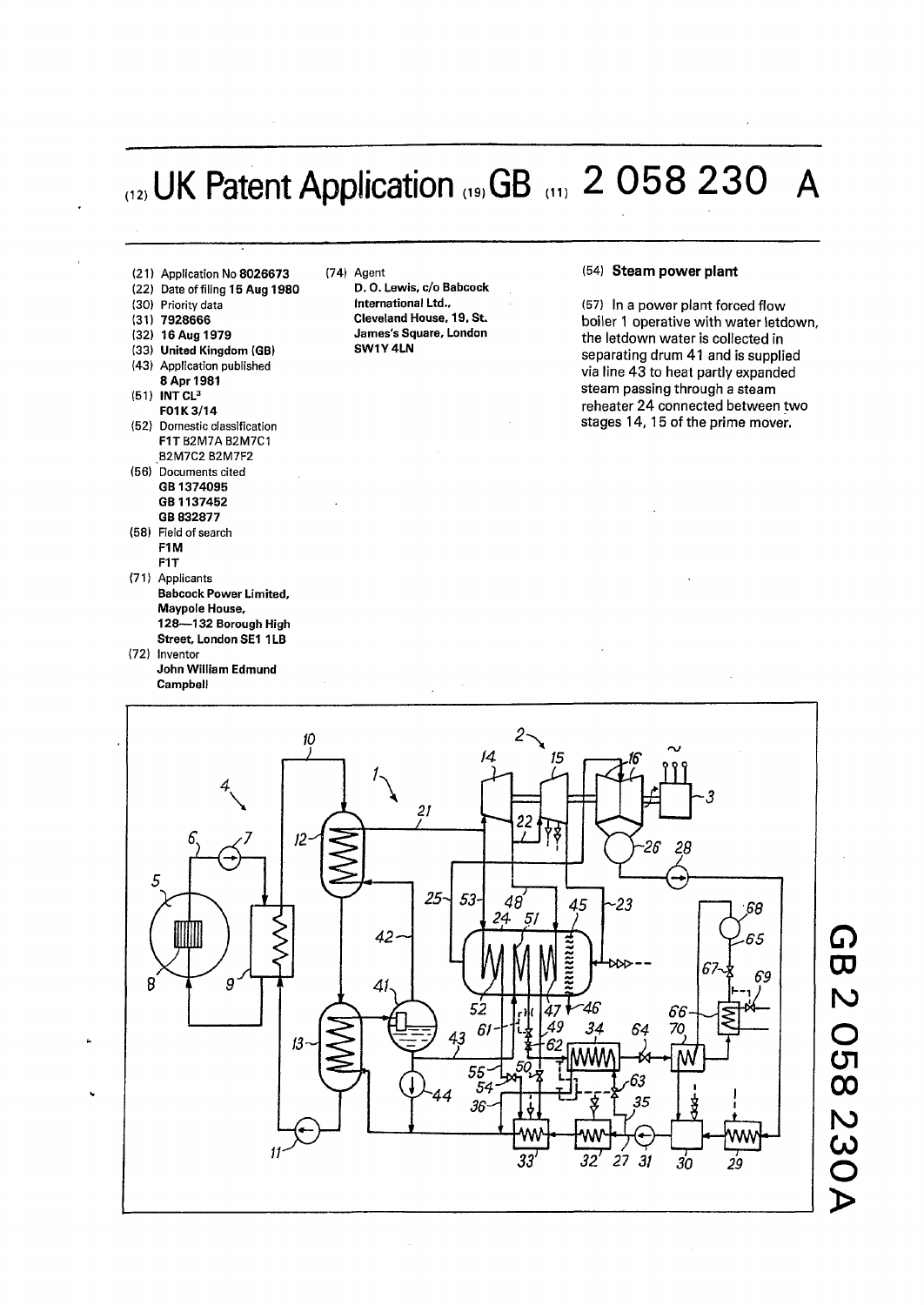$\sqrt{ }$ 

 $\tilde{\phantom{a}}$ 

×

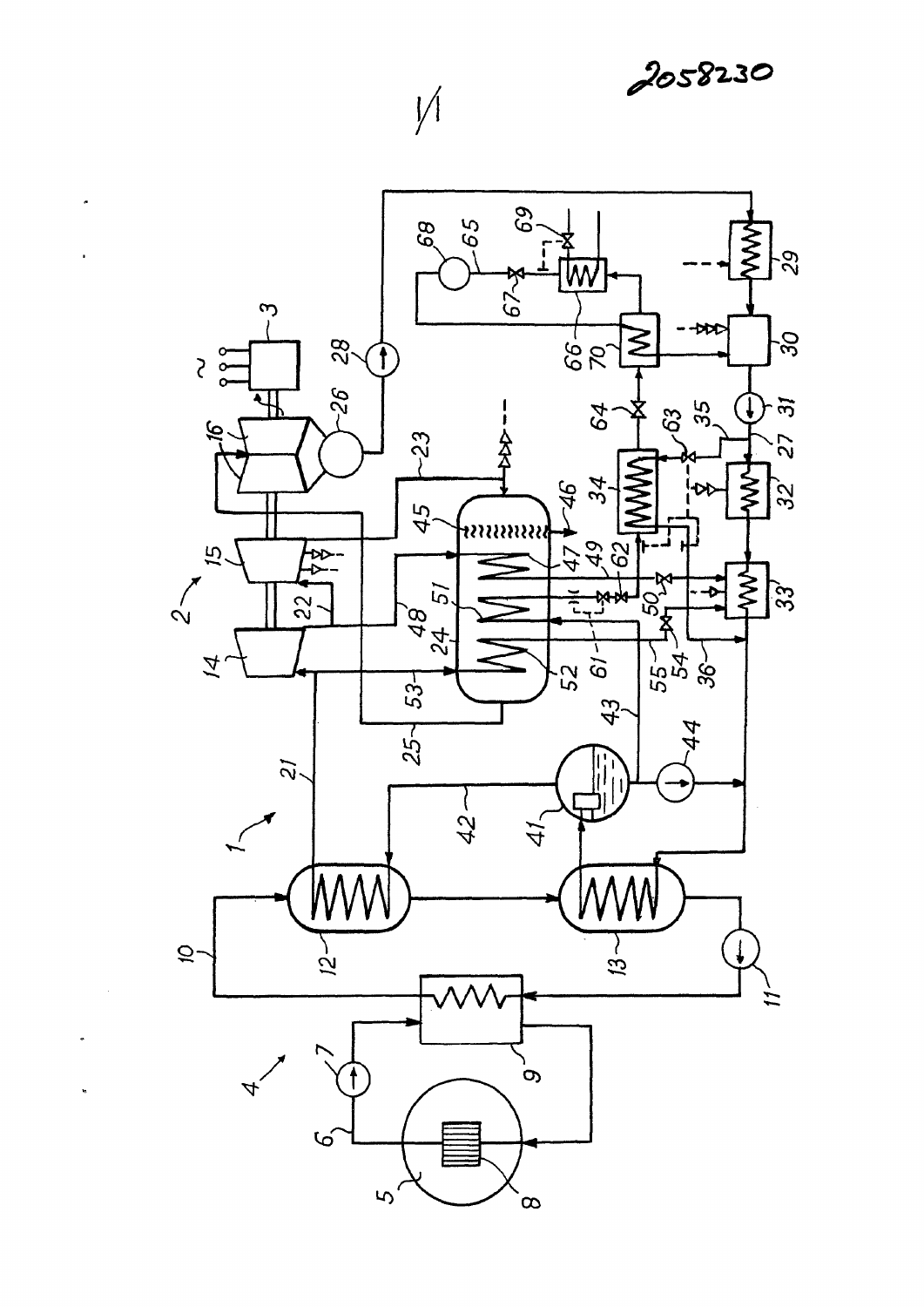## **SPECIFICATION Boilers**

**This invention relates to power plant forcedflow boilers operative with water letdown.** 

- **5** It is sometimes desirable that power plant forced-flow boilers with the forced flow of the **working fluid through steam generating tubes should be designed with a steam — and water — separating vessel or drum and arranged**
- **10 for a continuous withdrawal or letdown at normal 75**  load of some or all of the separated water from the **drum and its passage through demineralizing means for the removal or reduction of solids and solid solutes therefrom. It is known to recover**
- **15 much of the heat in the letdown water leaving the 80 drum by passing the letdown water through a heat exchanger cooled by boiler feedwater on its way from the condenser to the boiler economizer. The present inventor observes that the**
- **20 mentioned manner of recovering letdown water 85 heat involves a degradation of heat without the gain of a corresponding conservation of latent heat in the overall cycle such as achieved by feed heating that exploits the condensation of partly**
- **25 expanded steam bled for the purpose from one or 90**  more stages of the prime mover, e.g. turbines, **driven by the steam.**

**According to the present invention, in a power plant forced-flow boiler operative with water** 

- **30 letdown the letdown water is arranged to deliver 95 heat to partly expanded steam passing through a steam reheater connected between two stages of the prime mover.**
- **Although in many power plants reheaters are 35 heated by the heating fluid that effects in the 100 boiler the necessary water heating, steam generating and steam superheating, in other power plants, including some reactor power plants, it may be necessary, or desirable for**
- **40 various reasons, to employ other fluids for 105 reheating purposes. For example, some of the heating fluid for a reheater may be a flow of steam withdrawn from the live steam main from the superheater and passed into a tube bank of the**
- **45 reheater and another part of the heating fluid for 110 such a reheater may be a flow of steam withdrawn from the prime mover at a stage earlier than the stage at which there is withdrawn the steam that is to be reheated and passed into another tube**
- **50 bank of the reheater, the steam flows delivering up 115 heat in the respective tube banks while cooling and condensing therein. The present invention may supplement or partly or wholly replace the heating of such a reheater by such steam flows, if,**
- **55 as is envisaged, the heating of steam in the 120 reheater by letdown water partly or wholly replaces the use of live steam for the purpose then more or all of the live steam will be available for its more proper function of driving the prime mover.** 
	- **60 The letdown water leaving the reheater will in 125 general contain enough heat to warrant its being further cooled by boiler feedwater.**

**The letdown water is cooled in the reheater, but such precipitation of solid solutes as there may be** 

- **65 in the for example tubes carrying the letdown water in the reheater ought reasonably to be less than in the final boiling zone of the boiler steam generating tubes and will certainly be less per unit area than it would be in a feedwater heater**
- **arranged for cooling letdown water passing directly from the drum thereto. The invention will now be described by way of example with reference to the accompanying**
- **drawing representing diagrammatically the major elements of a nuclear reactor power plant. With reference to the drawings, a thermal power plant forced-flow boiler 1 is arranged for driving prime motive means 2, themselves driving an electric generator 3, from the heat energy**
- **which it absorbs from a heating source 4. The heating source 4 is shown as a primary heat source in the form of a nuclear fast reactor 5, a primary coolant circuit 6 arranged for driving liquid sodium under the propulsion of a pump 7 through**
- **the core 8 of the reactor to cool the said core and then through an indirect contact heat exchanger 9**  to cool the liquid sodium of the circuit and a **secondary coolant circuit 10 arranged for driving liquid sodium under the propulsion of a pump 11**
- **through the heat exchanger 9 to absorb heat from**  the liquid sodium of the primary coolant circuit 6 **and then through indirect contact heat exchangers 12 and 13 adapted for heating water and generating and superheating steam in the boiler 1**
- from the heat in the liquid sodium of the **secondary coolant circuit.**

**The heat exchanger 12 is constructed as a pressure vessel with a flow path in the interior thereof for the liquid sodium of the secondary** 

- **coolant circuit, and in such flow path heat exchange surface, shown conventionally in the drawing, is arranged in the form of parallelconnected tubes serving as steam superheating tubes of the boiler. The heat exchanger 13 is also**
- **constructed as a pressure vessel with a flow path in the interior thereof in which heat exchange surface, shown conventionally in the drawing, is arranged in the form of parallel-connected tubes serving as water heating and steam generating tubes of the boiler.**

**The prime motive means comprise high pressure, intermediate pressure and a pair of low pressure steam turbines 14, 15 and 16 respectively. A live steam main 21 is arranged for leaving superheated steam from the superheater tubes of the heat exchanger 12 to the inlet of the high pressure turbine 14, a steam conduit 22 for leading steam from the outlet of the turbine 14 to the inlet of the intermediate pressure turbine 15, a steam conduit 23 for leading steam from the outlet of the turbine 15 to a reheater 24 and a steam conduit 25 for leading steam from the**  reheater 24 to the inlet of the low pressure **turbines 16. The steam expands progressively in driving the turbines and on leaving the turbines 16 is at a very low pressure at which it is arranged to be liquefied in a condenser 26. The resulting condensate is arranged to be fed to the water,** 

**heating and steam generating tubes ofthe heat**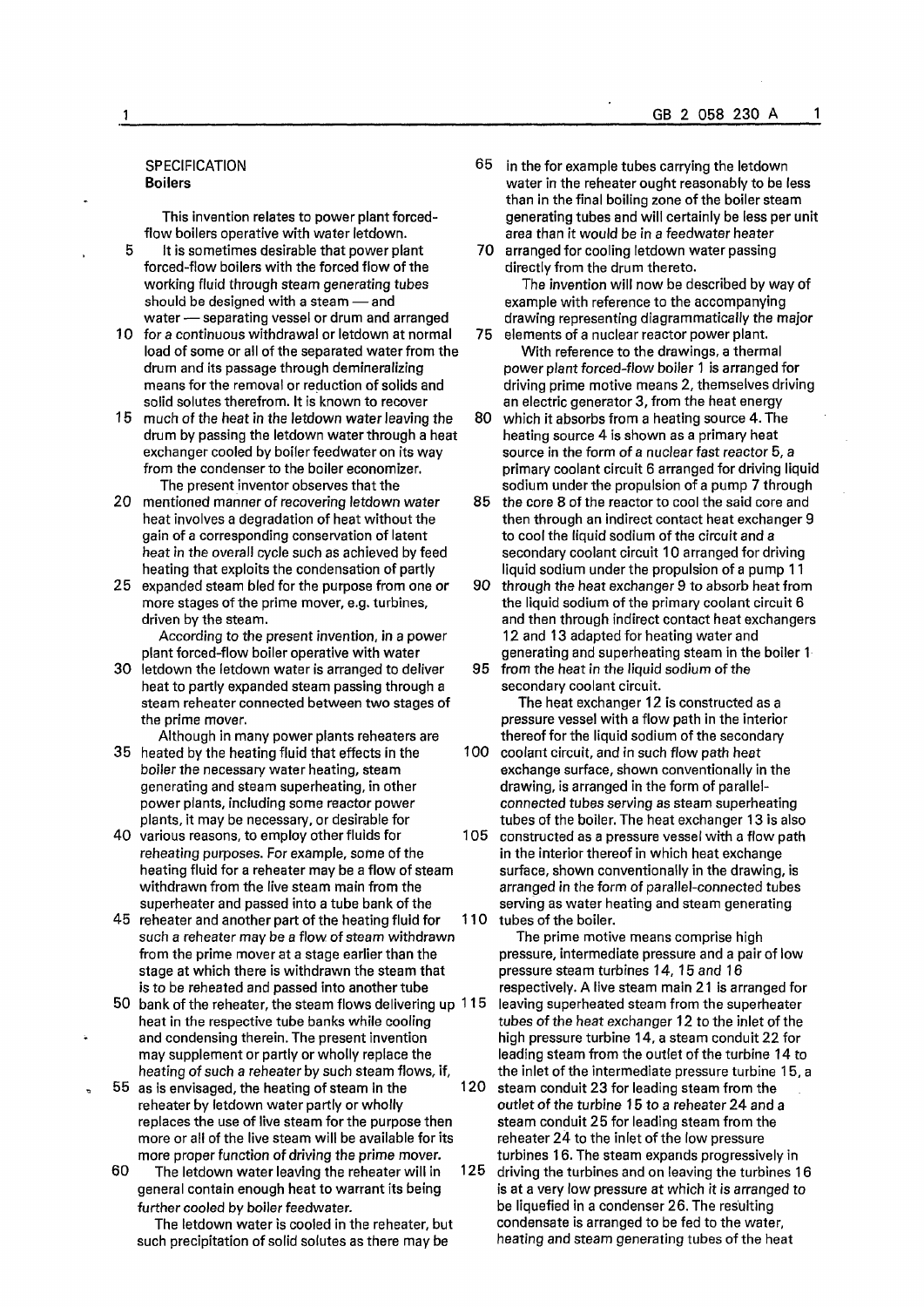**exchanger 13 through a water line 27 in which are placed an extraction pump 28, a closed feedwater heater 29, a de-aerating feedwater heater 30, a boiler feedwater pump 31, a closed feedwater** 

- **5 heater 32 and a closed feedwater heater 33. A**  path is provided for leading some of the feedwater **to by-pass the heaters 32 and 33 and to be heated instead in a letdown water cooler 34, the shunt path including an inlet feedwater line 35 to and an**
- **10 outlet feedwater line 36 from the cooler 34. The feedwater heaters 29,30,32 and 33 are regenerative feedwater heaters, the heater 33 being arranged, as indicated by the stub lines with single white arrowheads, to receive a steam flow**
- **15 bled from a stage of the intermediate pressure turbine 15, the heater 32 being arranged, as indicated by the stub lines with double white arrowheads, to receive a steam flow bled from a**  lower pressure stage of the intermediate pressure
- **20 turbine 14, the heater 30 being arranged, as indicated by the stub lines with treble white arrowheads, to receive a steam flow bled from the steam conduit 23 and the heater 29 being arranged to receive a steam flow bled from stages**
- **25 ofthe low pressure turbines 16. Not shown are connections to lead condensate from the heater 33 into the heater 32, to lead condensate from the heater 32 into the heater 30 and to lead condensate from the heater 29 into the condenser**
- **30 26. The boiler includes a steam and water separating drum 41 which is arranged to receive**

**the discharges, which contain steam, from the**  steam generating tubes of the heat exchanger. A **35 steam conduit 42 is arranged for forwarding to the** 

- steam superheating tubes of the heat exchanger **12 steam separated from water in the drum 41, a letdown water line 43 is provided forthe continuous removal of water separated from**
- **40 steam in the drum 41, and a recirculation pump 44 is provided to make possible, should occasion demand it, a withdrawl of water from the drum 41 and its reinjection into the feedwater line 27 prior to the water heating tubes of the heat exchanger**
- **45 13.**

**The reheater 24 may be constructed as an elongate pressure vessel providing for the steam to be reheated a path for flow generally from one end to the other of the vessel. In the flow path for** 

- **50 the steam to be reheated there is firstly positioned a water or moisture separator 45 adapted for the removal of water droplets from the steam flow, the reheater having a drain withdrawal 46 for the resulting water; then a tube bank 47 arranged for**
- **55 receiving** *via* **a conduit 48 a steam flow bled from the steam conduit 22 and arranged for passing the flow as condensate** *via* **a line 49, in which a control valve 50 is positioned, to the feedwater heater 33. The steam to be reheated then flows**
- **60 over a second tube bank 51 arranged to be traversed by the letdown water of the conduit 43. A third tube bank 52 may also be arranged within the reheater for transfer of further heat to the steam to be reheated, such tube bank being**

**65 arranged to receive** *via* **a conduit 53 a steam flow** 

**from the live steam main 21 which is under the control of a control valve 54 in a line 55 for leading the flow as condensate from the tube bank 52 to the feedwater heater 33.** 

- **70 The letdown water after it has traversed the tube bank 51 in the reheater 24 passes through a flow controller 61 comprising a control valve under the influence of a flow sensor, then through a pressure reducer 62 and enters the previously-**
- **75 mentioned letdown water cooler 34. In the cooler 34 preferably, as indicated, the flows of the two fluids are in general counterflow in relation to one another. The flow of feedwater to the cooler 34 for cooling the letdown water and by-passing the**
- **80 feedwater heaters 32 and 33 is under the control of a valve 63 in the feedwater inlet line 35 influenced both by the temperature of the letdown water entering the cooler 34 and by the temperature of the feedwater in the feedwater**
- **85 return line 36 in such a way that the latter temperature is maintained with a predetermined temperature difference below the former temperature.**
- **The letdown water from the cooler 34 passes 90 through a second pressure reducer 64 and then through a letdown water loop 65 which includes a second letdown water cooler 66, a third pressure reducer 67 and demineralizing means 68 of known kind for the removal of particles and solid**
- **95 solutes from the water, from which loop the letdown water is discharged into the de-aerating feedwater heater 30 in which it joins the feedwater flow in the line 27. The cooling fluid for the second letdown water cooler 66 is controlled 100 in flow rate by a control valve 69 influenced by the temperature of the letdown water leaving the cooler 66 in such a manner as to maintain said**
- **temperature at a constant value and one suitable for good demineralizer operation. 105 At the entry to the letdown water loop 66 is a**
- **heat exchanger 70 arranged for the transfer of heat from the letdown water entering the loop to the letdown water leaving the loop. The letdown water cooled in the said heat exchanger 70 passes 110 in succession through the second letdown water cooler 66, the third pressure reducer 67 and the demineralizing means 68 before it returns to the said heat exchanger 70 to pick up heat therein.**

 $\overline{\mathbf{A}}$ 

In the operation of the power plant, the boiler **115 pump 30 delivers feedwater at an appropriate pressure and an appropriate rate forthe boiler 1, with an appropriate water level in the drum 41, to perform its function in the conversion of heat generated in the reactor core 8 to power delivered 120 by the electric generator 3. At normal load and over an upper load range generally the recirculation pump 44 is not operated and the water which separates in the separating drum 41 from the discharges into the said drum from the 125 said water heating and separating tubes of the heat exchanger 13 is withdrawn from the drum through the line 43. The letdown water flow rate may typically be of the order of 10% of the water flow rate delivered by the pump 30 at normal load 130 on the boiler.**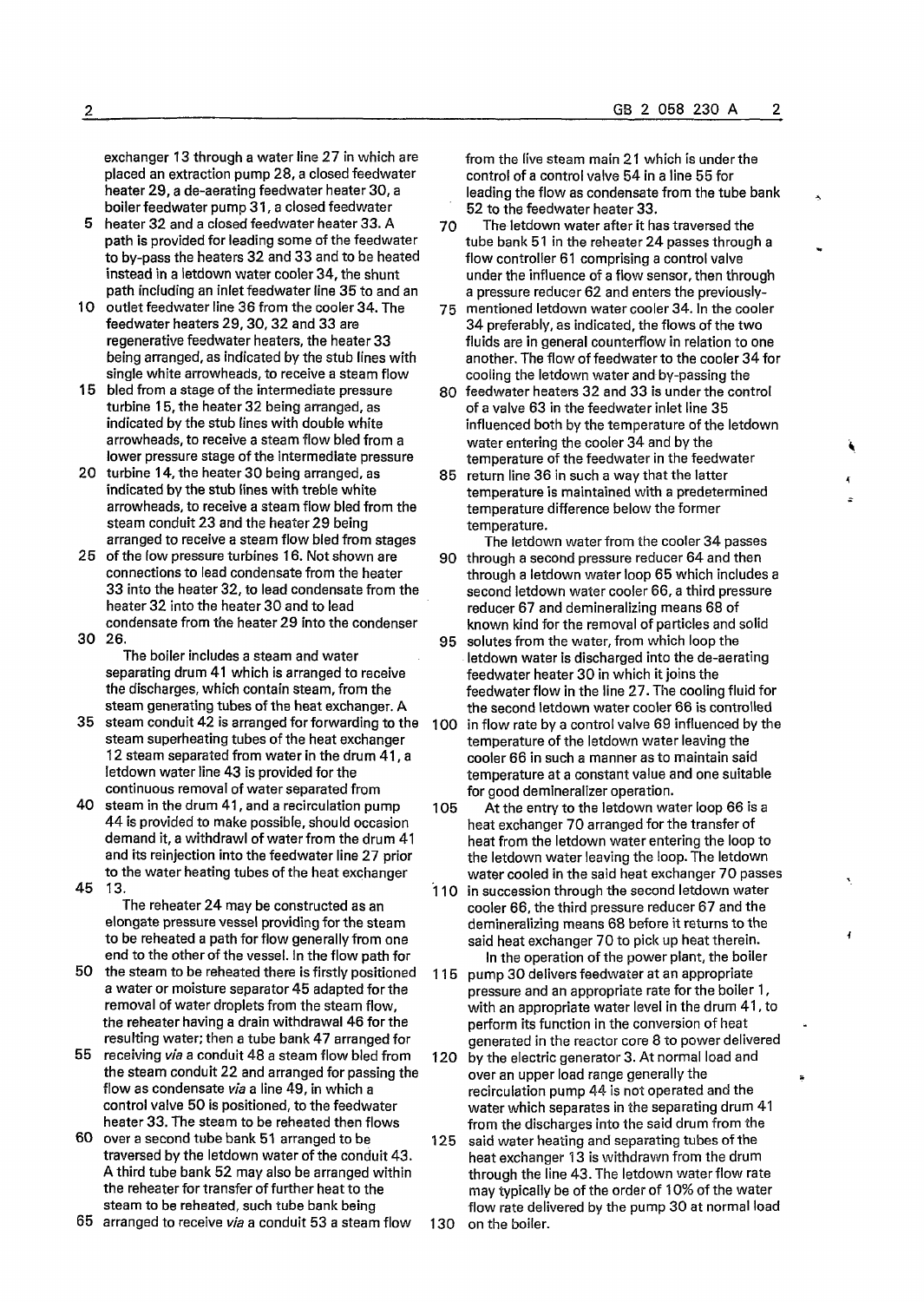**The letdown water passes through the tubes of the tube bank 51 and supplies heat to steam which has been partly expanded and cooled in driving the high pressure and intermediate** 

- **5 turbines 14 and 15 and which passes through the reheater 24 before being finally expanded and cooled in driving the low pressure turbines 16. The heat which the letdown water so loses by passing into steam to be reheated is degraded less than it**
- **10 would be degraded by being caused to pass into feedwater to be heated. In view of the reheating duty performed by the, tube bank 51, the necessity to provide in the flow' of steam to be reheated a third tube bank (the**
- **15 bank 52) to receive live steam is reduced and, if such a third tube bank is provided, it may be designed for only a small duty. The loss of efficiency due to using live steam for steam reheating rather than for driving the prime motive**
- **20 means may therefore be avoided or reduced. Since the device 61 is arranged in the letdown water flow after the letdown water has been cooled in the reheater 24 the flow sensor element ofthe device 61 operates on water well below**
- **25 saturation temperature and therefore more accurately than it would act on water still capable of carrying steam bubbles.** 
	- **The letdown water is then further cooled in the letdown water cooler 34 in supplying heat by**
- **30 indirect contact to feedwater in a feedwater flow path in shunt to the regenerative feedwater heaters 32 and 33. An advantage of cooling the letdown water in the cooler 34 which is not a bled steam fed regenerative feedwater heater is that**
- **35 the heat exchange surfaces have "solid" water on**  both sides, moreover there is no dilution of the **letdown water with bled steam condensate before it enters the demineralizing means 68, whereas if the letdown water were led for cooling into the**
- **40 regenerative feedwater heater 33, for example, before proceeding to the demineralizing means, the heat exchange surfaces therein would act inefficiently by reason of the flashing of letdown water into steam in the heater 33 and moreover**
- **45 the bled steam condensate would add to the bulk of the letdown water proceeding to the means 68. The pressure reducers 62, 64 and 67 in the letdown water flow path progressively diminish the letdown water pressure and allow the tubes**
- **50 and vessels containing letdown water to be designed for successively lower pressure requirements.**

## **CLAIMS**

**1. A power plant forced flow boiler operative 55 with water letdown, wherein the letdown water is arranged to deliver heat to partly expanded steam passing through a steam reheater connected between two stages of the prime mover.** 

**2. A boiler as claimed in Claim 1, wherein the** 

- **60 reheater is arranged for a flow ofthe steam to be reheated over a tube bank which is arranged to be**  supplied with a flow of steam of higher **temperature than the steam to be reheated and withdrawn from a stage of the prime mover, and**
- **65 which is arranged to discharge to a regenerative feedwater heater of the boiler, and for a flow of the steam to be reheated then over a tube bank through which the said letdown water is arranged to pass.**
- **70 3. A boiler as claimed in Claim 2, wherein a . flow controller for the letdown water comprising a control valve under the influence of a flow sensor is provided in the letdown water path at a point next subsequent to the tube bank in the reheater 75 through which the feedwater passes.**
- **4. A boiler as claimed in Claim 3, wherein a pressure reducer is provided in the letdown water path at a point next subsequent to the flow controller.**
- **80 5. A boiler as claimed in any of Claims 1 to 4, wherein the letdown water is arranged, after it has delivered heat to partly expanded steam in the reheater, to pass through a letdown water cooler cooled by boiler feedwater.**
- **85 6. A boiler as claimed in Claim 5, wherein the boiler feedwater for cooling the said letdown water cooler flows in a shunt path which bypa'sses regenerative feedwater heating means.**
- **7. A boiler as claimed in Claim 6, wherein for 90 the flow of feedwater in the said shunt path a control valve is provided which is influenced both**  by the temperature of the letdown water entering **the letdown water cooler and the temperature of the feedwater leaving the said letdown water 95 cooler.**

**8. A boiler as claimed in any of Claims 5 to 7, wherein the letdown water cooler is arranged for**  general counterflow of the two fluids in relation to **one another.** 

**100 9. A boiler as claimed in any of Claims 5 to 8, wherein a pressure reducer is provided in the letdown water path at a point next subsequent to the said letdown water cooler.** 

**10. A boiler as claimed in any of Claims 5 to 9, 105 wherein the letdown water, after it has been cooled in the said letdown water cooler, passes through a letdown water loop which includes a further letdown water cooler and demineralizing means adapted for the removal of particles and** 

**110 solid solutes from the water, at the entry to which loop is a heat exchanger arranged for the transfer of heat from the letdown water entering the loop to the letdown water leaving the loop.** 

**11. A boiler as claimed in Claim 10, wherein a 115 pressure reducer is provided in the letdown water loop at a point next subsequent to the said further letdown water cooler.** 

**12. A boiler as claimed in Claim 10 or Claim 11, wherein the letdown water, after it has passed 120 the letdown water loop, is arranged to discharge**